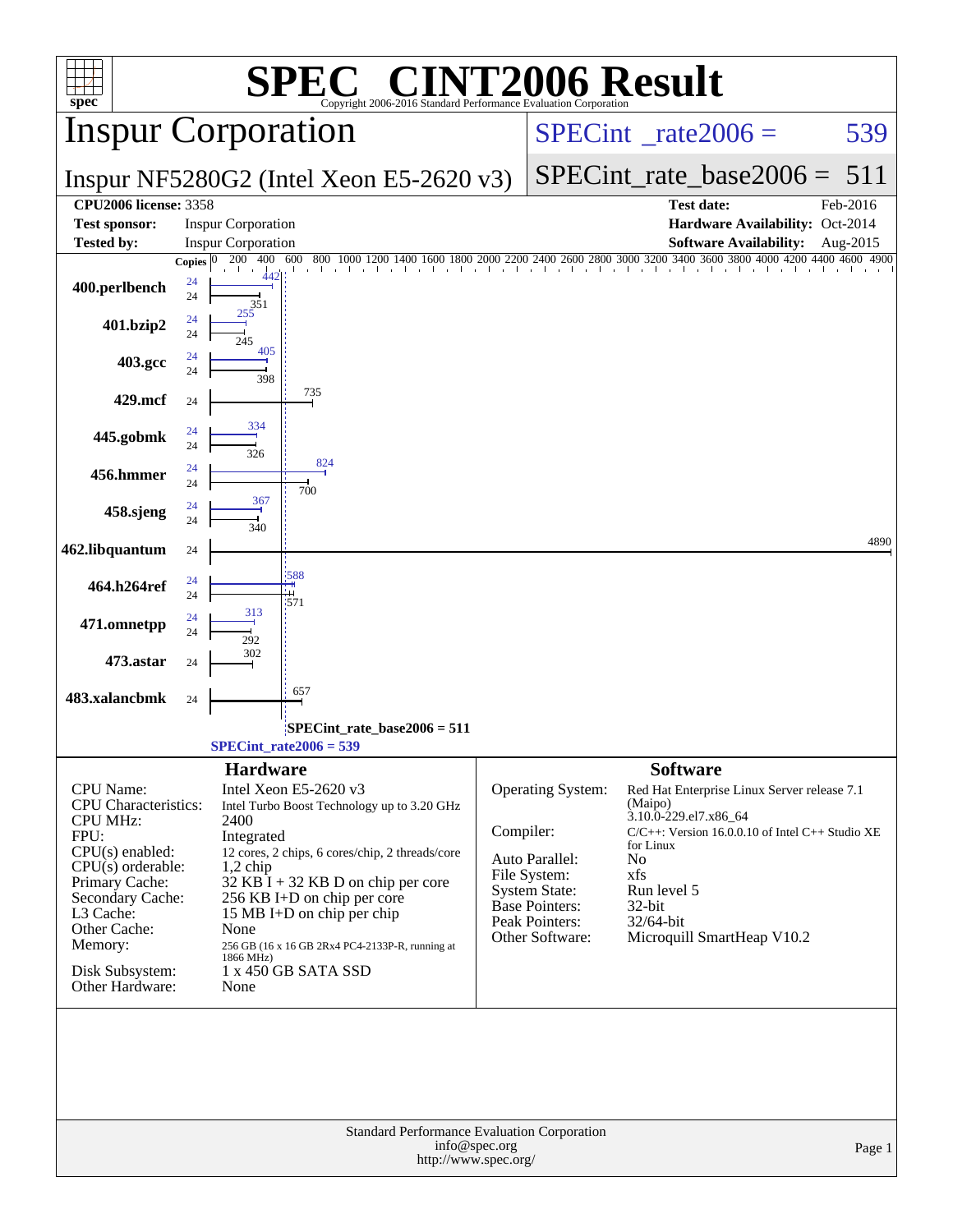

# Inspur Corporation

SPECint rate $2006 = 539$ 

### Inspur NF5280G2 (Intel Xeon E5-2620 v3)

[SPECint\\_rate\\_base2006 =](http://www.spec.org/auto/cpu2006/Docs/result-fields.html#SPECintratebase2006)  $511$ 

#### **[CPU2006 license:](http://www.spec.org/auto/cpu2006/Docs/result-fields.html#CPU2006license)** 3358 **[Test date:](http://www.spec.org/auto/cpu2006/Docs/result-fields.html#Testdate)** Feb-2016

**[Test sponsor:](http://www.spec.org/auto/cpu2006/Docs/result-fields.html#Testsponsor)** Inspur Corporation **[Hardware Availability:](http://www.spec.org/auto/cpu2006/Docs/result-fields.html#HardwareAvailability)** Oct-2014 **[Tested by:](http://www.spec.org/auto/cpu2006/Docs/result-fields.html#Testedby)** Inspur Corporation **[Software Availability:](http://www.spec.org/auto/cpu2006/Docs/result-fields.html#SoftwareAvailability)** Aug-2015

#### **[Results Table](http://www.spec.org/auto/cpu2006/Docs/result-fields.html#ResultsTable)**

|                    |               |                |            | <b>Base</b>    |       |                                                                                                          |       |               |                |              | <b>Peak</b>    |              |                |              |
|--------------------|---------------|----------------|------------|----------------|-------|----------------------------------------------------------------------------------------------------------|-------|---------------|----------------|--------------|----------------|--------------|----------------|--------------|
| <b>Benchmark</b>   | <b>Copies</b> | <b>Seconds</b> | Ratio      | <b>Seconds</b> | Ratio | <b>Seconds</b>                                                                                           | Ratio | <b>Copies</b> | <b>Seconds</b> | <b>Ratio</b> | <b>Seconds</b> | <b>Ratio</b> | <b>Seconds</b> | <b>Ratio</b> |
| 400.perlbench      | 24            | 664            | 353        | 673            | 349I  | 668                                                                                                      | 351   | 24            | 530            | 442          | 530            | 443          | 530            | 442          |
| 401.bzip2          | 24            | 944            | 245        | 942            | 246   | 946                                                                                                      | 245   | 24            | 908            | 255          | 909            | 255          | 908            | 255          |
| $403.\mathrm{gcc}$ | 24            | 482            | 401        | 486            | 397   | 485                                                                                                      | 398   | 24            | 476            | 406          | 481            | 402          | 478            | 405          |
| $429$ .mcf         | 24            | 298            | 735        | 298            | 736I  | 298                                                                                                      | 735   | 24            | 298            | 735          | 298            | 736          | 298            | 735          |
| $445$ .gobmk       | 24            | 772            | 326        | 773            | 326   | 774                                                                                                      | 325   | 24            | 755            | 333          | 753            | 334          | 754            | 334          |
| 456.hmmer          | 24            | 320            | 700        | 322            | 695   | 318                                                                                                      | 704   | 24            | 271            | 825          | 272            | 824          | 272            | 823          |
| $458$ .sjeng       | 24            | 855            | <b>340</b> | 856            | 339   | 842                                                                                                      | 345   | 24            | 792            | 367          | 809            | 359          | 790            | 368          |
| 462.libquantum     | 24            | 102            | 4890       | 102            | 4890  | 102                                                                                                      | 4890  | 24            | 102            | 4890         | 102            | 4890         | 102            | 4890         |
| 464.h264ref        | 24            | 933            | 569        | 891            | 596   | 931                                                                                                      | 571   | 24            | 881            | 603          | 903            | 588          | 905            | 587          |
| 471.omnetpp        | 24            | 514            | 292        | 514            | 292   | 514                                                                                                      | 292   | 24            | 479            | 313          | 479            | 313          | 479            | 313          |
| 473.astar          | 24            | 557            | 302        | 558            | 302   | 556                                                                                                      | 303   | 24            | 557            | 302          | 558            | 302          | 556            | 303          |
| 483.xalancbmk      | 24            | 252            | 656        | 252            | 657   | 252                                                                                                      | 658   | 24            | 252            | 656          | 252            | 657          | 252            | 658          |
|                    |               |                |            |                |       | Results appear in the order in which they were run. Bold underlined text indicates a median measurement. |       |               |                |              |                |              |                |              |

### **[Submit Notes](http://www.spec.org/auto/cpu2006/Docs/result-fields.html#SubmitNotes)**

 The numactl mechanism was used to bind copies to processors. The config file option 'submit' was used to generate numactl commands to bind each copy to a specific processor. For details, please see the config file.

### **[Operating System Notes](http://www.spec.org/auto/cpu2006/Docs/result-fields.html#OperatingSystemNotes)**

Stack size set to unlimited using "ulimit -s unlimited"

#### **[Platform Notes](http://www.spec.org/auto/cpu2006/Docs/result-fields.html#PlatformNotes)**

 BIOS and OS configuration: SCALING\_GOVERNOR set to Performance Hardware Prefetch set to Disable VT Support set to Disable C1E Support set to Disable Sysinfo program /home/CPU2006/config/sysinfo.rev6914 \$Rev: 6914 \$ \$Date:: 2014-06-25 #\$ e3fbb8667b5a285932ceab81e28219e1 running on localhost.localdomain Mon Feb 22 05:18:29 2016

 This section contains SUT (System Under Test) info as seen by some common utilities. To remove or add to this section, see: <http://www.spec.org/cpu2006/Docs/config.html#sysinfo>

 From /proc/cpuinfo model name : Intel(R) Xeon(R) CPU E5-2620 v3 @ 2.40GHz 2 "physical id"s (chips) 24 "processors" Continued on next page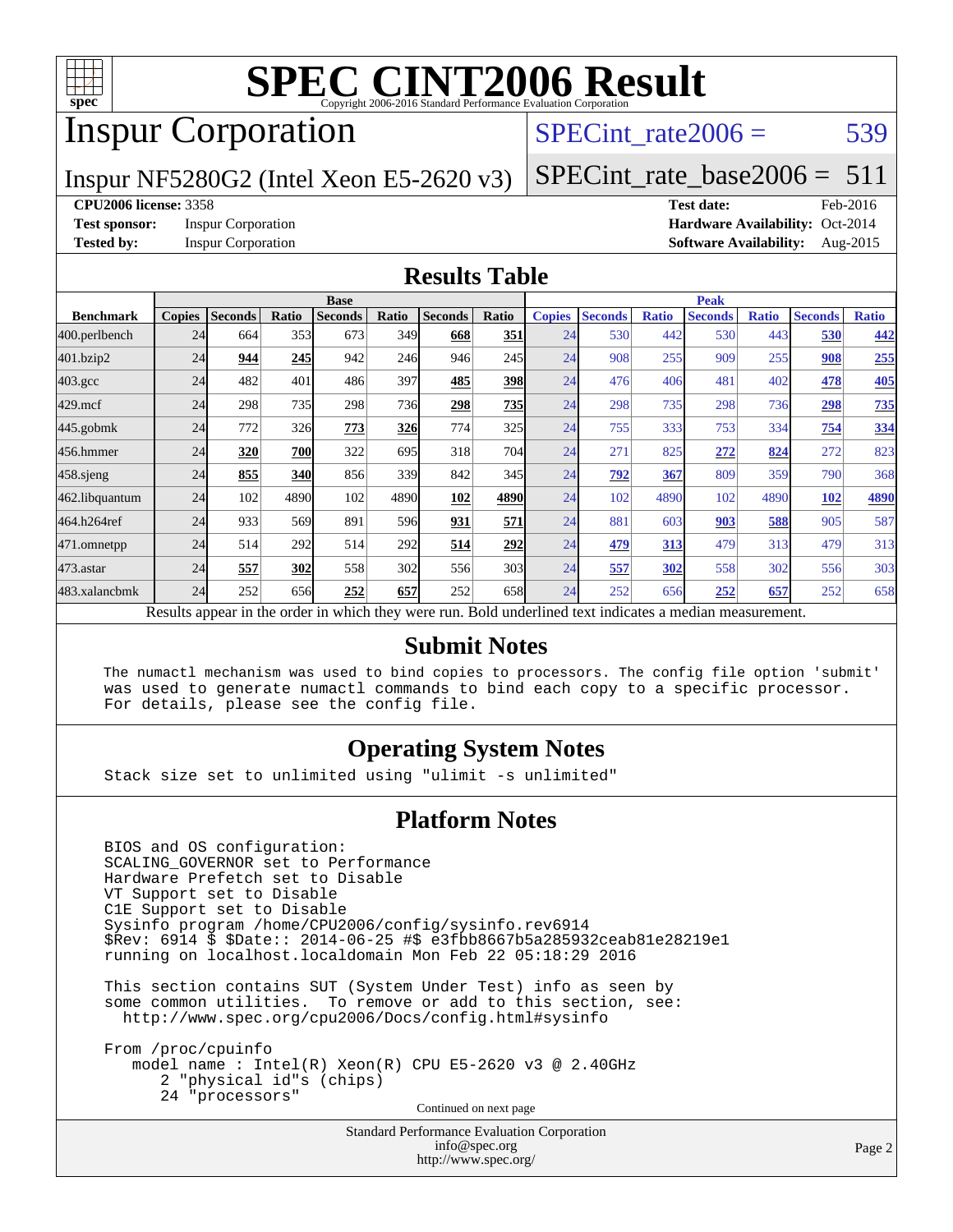

Inspur Corporation

Inspur NF5280G2 (Intel Xeon E5-2620 v3)

SPECint rate $2006 = 539$ 

[SPECint\\_rate\\_base2006 =](http://www.spec.org/auto/cpu2006/Docs/result-fields.html#SPECintratebase2006)  $511$ 

**[Test sponsor:](http://www.spec.org/auto/cpu2006/Docs/result-fields.html#Testsponsor)** Inspur Corporation **[Hardware Availability:](http://www.spec.org/auto/cpu2006/Docs/result-fields.html#HardwareAvailability)** Oct-2014

**[CPU2006 license:](http://www.spec.org/auto/cpu2006/Docs/result-fields.html#CPU2006license)** 3358 **[Test date:](http://www.spec.org/auto/cpu2006/Docs/result-fields.html#Testdate)** Feb-2016 **[Tested by:](http://www.spec.org/auto/cpu2006/Docs/result-fields.html#Testedby)** Inspur Corporation **[Software Availability:](http://www.spec.org/auto/cpu2006/Docs/result-fields.html#SoftwareAvailability)** Aug-2015

#### **[Platform Notes \(Continued\)](http://www.spec.org/auto/cpu2006/Docs/result-fields.html#PlatformNotes)**

Standard Performance Evaluation Corporation [info@spec.org](mailto:info@spec.org) Page 3 cores, siblings (Caution: counting these is hw and system dependent. The following excerpts from /proc/cpuinfo might not be reliable. Use with caution.) cpu cores : 6 siblings : 12 physical 0: cores 0 1 2 3 4 5 physical 1: cores 0 1 2 3 4 5 cache size : 15360 KB From /proc/meminfo<br>MemTotal: 263860604 kB HugePages\_Total: 0 Hugepagesize: 2048 kB From /etc/\*release\* /etc/\*version\* os-release: NAME="Red Hat Enterprise Linux Server" VERSION="7.1 (Maipo)" ID="rhel" ID\_LIKE="fedora" VERSION\_ID="7.1" PRETTY\_NAME="Red Hat Enterprise Linux Server 7.1 (Maipo)" ANSI\_COLOR="0;31" CPE\_NAME="cpe:/o:redhat:enterprise\_linux:7.1:GA:server" redhat-release: Red Hat Enterprise Linux Server release 7.1 (Maipo) system-release: Red Hat Enterprise Linux Server release 7.1 (Maipo) system-release-cpe: cpe:/o:redhat:enterprise\_linux:7.1:ga:server uname -a: Linux localhost.localdomain 3.10.0-229.el7.x86\_64 #1 SMP Thu Jan 29 18:37:38 EST 2015 x86\_64 x86\_64 x86\_64 GNU/Linux run-level 5 Feb 22 04:57 SPEC is set to: /home/CPU2006 Filesystem Type Size Used Avail Use% Mounted on /dev/mapper/rhel-home xfs 393G 26G 367G 7% /home Additional information from dmidecode: Warning: Use caution when you interpret this section. The 'dmidecode' program reads system data which is "intended to allow hardware to be accurately determined", but the intent may not be met, as there are frequent changes to hardware, firmware, and the "DMTF SMBIOS" standard. BIOS American Megatrends Inc. 4.0.1 10/30/2014 Memory: 8x NO DIMM NO DIMM 16x Samsung M393A2G40DB0-CPB 16 GB 2 rank 2133 MHz, configured at 1866 MHz (End of data from sysinfo program)

<http://www.spec.org/>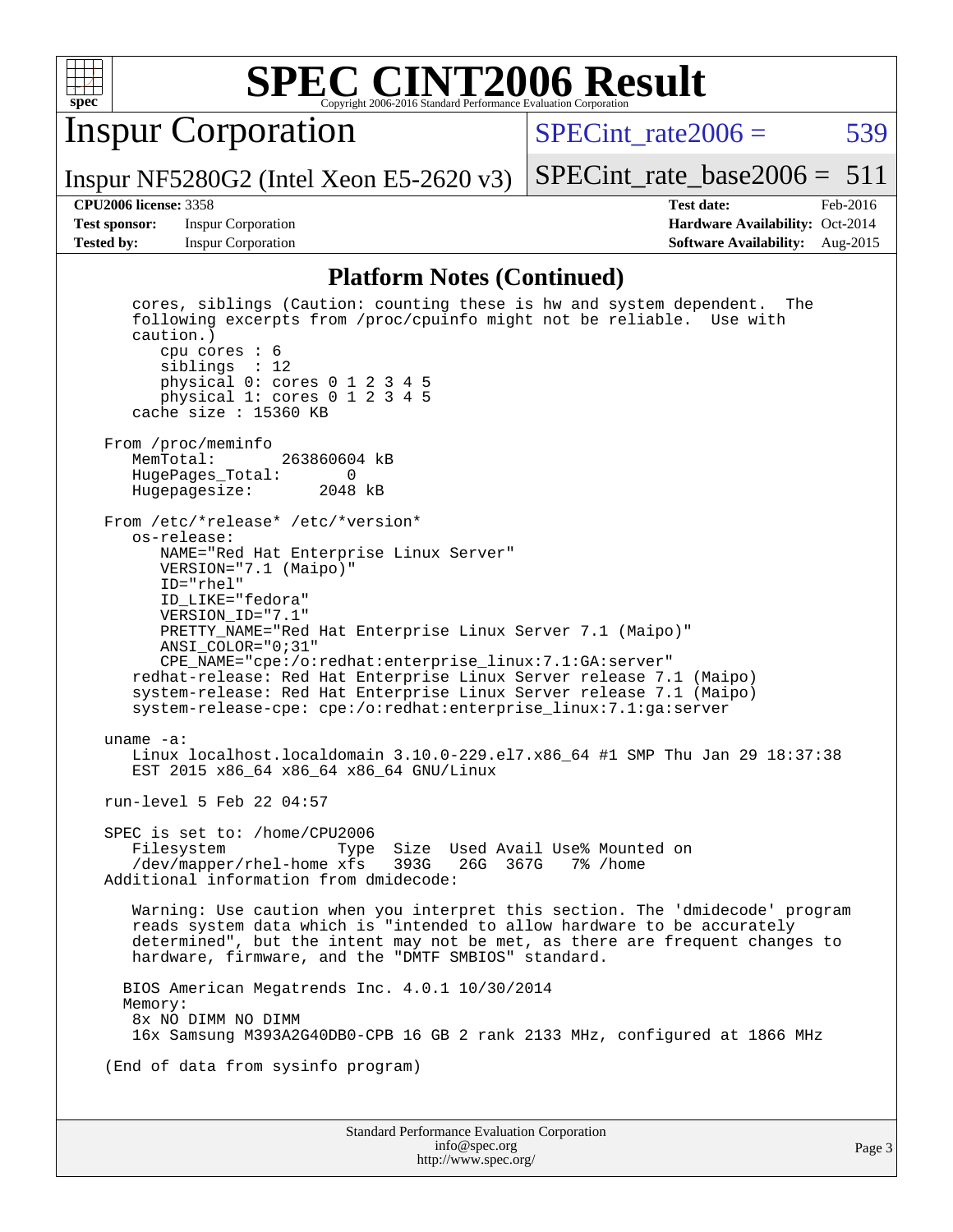

# Inspur Corporation

SPECint rate $2006 = 539$ 

Inspur NF5280G2 (Intel Xeon E5-2620 v3)

[SPECint\\_rate\\_base2006 =](http://www.spec.org/auto/cpu2006/Docs/result-fields.html#SPECintratebase2006)  $511$ 

**[Test sponsor:](http://www.spec.org/auto/cpu2006/Docs/result-fields.html#Testsponsor)** Inspur Corporation **[Hardware Availability:](http://www.spec.org/auto/cpu2006/Docs/result-fields.html#HardwareAvailability)** Oct-2014

**[CPU2006 license:](http://www.spec.org/auto/cpu2006/Docs/result-fields.html#CPU2006license)** 3358 **[Test date:](http://www.spec.org/auto/cpu2006/Docs/result-fields.html#Testdate)** Feb-2016 **[Tested by:](http://www.spec.org/auto/cpu2006/Docs/result-fields.html#Testedby)** Inspur Corporation **[Software Availability:](http://www.spec.org/auto/cpu2006/Docs/result-fields.html#SoftwareAvailability)** Aug-2015

#### **[General Notes](http://www.spec.org/auto/cpu2006/Docs/result-fields.html#GeneralNotes)**

Environment variables set by runspec before the start of the run: LD\_LIBRARY\_PATH = "/home/CPU2006/libs/32:/home/CPU2006/libs/64:/home/CPU2006/sh"

 Binaries compiled on a system with 1x Intel Core i5-4670K CPU + 32GB memory using RedHat EL 7.1 Transparent Huge Pages enabled with: echo always > /sys/kernel/mm/transparent\_hugepage/enabled Filesystem page cache cleared with: echo 1> /proc/sys/vm/drop\_caches runspec command invoked through numactl i.e.: numactl --interleave=all runspec <etc>

## **[Base Compiler Invocation](http://www.spec.org/auto/cpu2006/Docs/result-fields.html#BaseCompilerInvocation)**

#### [C benchmarks](http://www.spec.org/auto/cpu2006/Docs/result-fields.html#Cbenchmarks):

[icc -m32 -L/opt/intel/compilers\\_and\\_libraries\\_2016/linux/compiler/lib/ia32\\_lin](http://www.spec.org/cpu2006/results/res2016q1/cpu2006-20160307-39062.flags.html#user_CCbase_intel_icc_e10256ba5924b668798078a321b0cb3f)

#### [C++ benchmarks:](http://www.spec.org/auto/cpu2006/Docs/result-fields.html#CXXbenchmarks)

[icpc -m32 -L/opt/intel/compilers\\_and\\_libraries\\_2016/linux/compiler/lib/ia32\\_lin](http://www.spec.org/cpu2006/results/res2016q1/cpu2006-20160307-39062.flags.html#user_CXXbase_intel_icpc_b4f50a394bdb4597aa5879c16bc3f5c5)

### **[Base Portability Flags](http://www.spec.org/auto/cpu2006/Docs/result-fields.html#BasePortabilityFlags)**

 400.perlbench: [-D\\_FILE\\_OFFSET\\_BITS=64](http://www.spec.org/cpu2006/results/res2016q1/cpu2006-20160307-39062.flags.html#user_basePORTABILITY400_perlbench_file_offset_bits_64_438cf9856305ebd76870a2c6dc2689ab) [-DSPEC\\_CPU\\_LINUX\\_IA32](http://www.spec.org/cpu2006/results/res2016q1/cpu2006-20160307-39062.flags.html#b400.perlbench_baseCPORTABILITY_DSPEC_CPU_LINUX_IA32) 401.bzip2: [-D\\_FILE\\_OFFSET\\_BITS=64](http://www.spec.org/cpu2006/results/res2016q1/cpu2006-20160307-39062.flags.html#user_basePORTABILITY401_bzip2_file_offset_bits_64_438cf9856305ebd76870a2c6dc2689ab) 403.gcc: [-D\\_FILE\\_OFFSET\\_BITS=64](http://www.spec.org/cpu2006/results/res2016q1/cpu2006-20160307-39062.flags.html#user_basePORTABILITY403_gcc_file_offset_bits_64_438cf9856305ebd76870a2c6dc2689ab) 429.mcf: [-D\\_FILE\\_OFFSET\\_BITS=64](http://www.spec.org/cpu2006/results/res2016q1/cpu2006-20160307-39062.flags.html#user_basePORTABILITY429_mcf_file_offset_bits_64_438cf9856305ebd76870a2c6dc2689ab) 445.gobmk: [-D\\_FILE\\_OFFSET\\_BITS=64](http://www.spec.org/cpu2006/results/res2016q1/cpu2006-20160307-39062.flags.html#user_basePORTABILITY445_gobmk_file_offset_bits_64_438cf9856305ebd76870a2c6dc2689ab) 456.hmmer: [-D\\_FILE\\_OFFSET\\_BITS=64](http://www.spec.org/cpu2006/results/res2016q1/cpu2006-20160307-39062.flags.html#user_basePORTABILITY456_hmmer_file_offset_bits_64_438cf9856305ebd76870a2c6dc2689ab) 458.sjeng: [-D\\_FILE\\_OFFSET\\_BITS=64](http://www.spec.org/cpu2006/results/res2016q1/cpu2006-20160307-39062.flags.html#user_basePORTABILITY458_sjeng_file_offset_bits_64_438cf9856305ebd76870a2c6dc2689ab) 462.libquantum: [-D\\_FILE\\_OFFSET\\_BITS=64](http://www.spec.org/cpu2006/results/res2016q1/cpu2006-20160307-39062.flags.html#user_basePORTABILITY462_libquantum_file_offset_bits_64_438cf9856305ebd76870a2c6dc2689ab) [-DSPEC\\_CPU\\_LINUX](http://www.spec.org/cpu2006/results/res2016q1/cpu2006-20160307-39062.flags.html#b462.libquantum_baseCPORTABILITY_DSPEC_CPU_LINUX) 464.h264ref: [-D\\_FILE\\_OFFSET\\_BITS=64](http://www.spec.org/cpu2006/results/res2016q1/cpu2006-20160307-39062.flags.html#user_basePORTABILITY464_h264ref_file_offset_bits_64_438cf9856305ebd76870a2c6dc2689ab) 471.omnetpp: [-D\\_FILE\\_OFFSET\\_BITS=64](http://www.spec.org/cpu2006/results/res2016q1/cpu2006-20160307-39062.flags.html#user_basePORTABILITY471_omnetpp_file_offset_bits_64_438cf9856305ebd76870a2c6dc2689ab) 473.astar: [-D\\_FILE\\_OFFSET\\_BITS=64](http://www.spec.org/cpu2006/results/res2016q1/cpu2006-20160307-39062.flags.html#user_basePORTABILITY473_astar_file_offset_bits_64_438cf9856305ebd76870a2c6dc2689ab) 483.xalancbmk: [-D\\_FILE\\_OFFSET\\_BITS=64](http://www.spec.org/cpu2006/results/res2016q1/cpu2006-20160307-39062.flags.html#user_basePORTABILITY483_xalancbmk_file_offset_bits_64_438cf9856305ebd76870a2c6dc2689ab) [-DSPEC\\_CPU\\_LINUX](http://www.spec.org/cpu2006/results/res2016q1/cpu2006-20160307-39062.flags.html#b483.xalancbmk_baseCXXPORTABILITY_DSPEC_CPU_LINUX)

### **[Base Optimization Flags](http://www.spec.org/auto/cpu2006/Docs/result-fields.html#BaseOptimizationFlags)**

[C benchmarks](http://www.spec.org/auto/cpu2006/Docs/result-fields.html#Cbenchmarks):

[-xCORE-AVX2](http://www.spec.org/cpu2006/results/res2016q1/cpu2006-20160307-39062.flags.html#user_CCbase_f-xAVX2_5f5fc0cbe2c9f62c816d3e45806c70d7) [-ipo](http://www.spec.org/cpu2006/results/res2016q1/cpu2006-20160307-39062.flags.html#user_CCbase_f-ipo) [-O3](http://www.spec.org/cpu2006/results/res2016q1/cpu2006-20160307-39062.flags.html#user_CCbase_f-O3) [-no-prec-div](http://www.spec.org/cpu2006/results/res2016q1/cpu2006-20160307-39062.flags.html#user_CCbase_f-no-prec-div) [-opt-prefetch](http://www.spec.org/cpu2006/results/res2016q1/cpu2006-20160307-39062.flags.html#user_CCbase_f-opt-prefetch) [-opt-mem-layout-trans=3](http://www.spec.org/cpu2006/results/res2016q1/cpu2006-20160307-39062.flags.html#user_CCbase_f-opt-mem-layout-trans_a7b82ad4bd7abf52556d4961a2ae94d5)

[C++ benchmarks:](http://www.spec.org/auto/cpu2006/Docs/result-fields.html#CXXbenchmarks)

[-xCORE-AVX2](http://www.spec.org/cpu2006/results/res2016q1/cpu2006-20160307-39062.flags.html#user_CXXbase_f-xAVX2_5f5fc0cbe2c9f62c816d3e45806c70d7) [-ipo](http://www.spec.org/cpu2006/results/res2016q1/cpu2006-20160307-39062.flags.html#user_CXXbase_f-ipo) [-O3](http://www.spec.org/cpu2006/results/res2016q1/cpu2006-20160307-39062.flags.html#user_CXXbase_f-O3) [-no-prec-div](http://www.spec.org/cpu2006/results/res2016q1/cpu2006-20160307-39062.flags.html#user_CXXbase_f-no-prec-div) [-opt-prefetch](http://www.spec.org/cpu2006/results/res2016q1/cpu2006-20160307-39062.flags.html#user_CXXbase_f-opt-prefetch) [-opt-mem-layout-trans=3](http://www.spec.org/cpu2006/results/res2016q1/cpu2006-20160307-39062.flags.html#user_CXXbase_f-opt-mem-layout-trans_a7b82ad4bd7abf52556d4961a2ae94d5) [-Wl,-z,muldefs](http://www.spec.org/cpu2006/results/res2016q1/cpu2006-20160307-39062.flags.html#user_CXXbase_link_force_multiple1_74079c344b956b9658436fd1b6dd3a8a) [-L/sh -lsmartheap](http://www.spec.org/cpu2006/results/res2016q1/cpu2006-20160307-39062.flags.html#user_CXXbase_SmartHeap_32f6c82aa1ed9c52345d30cf6e4a0499)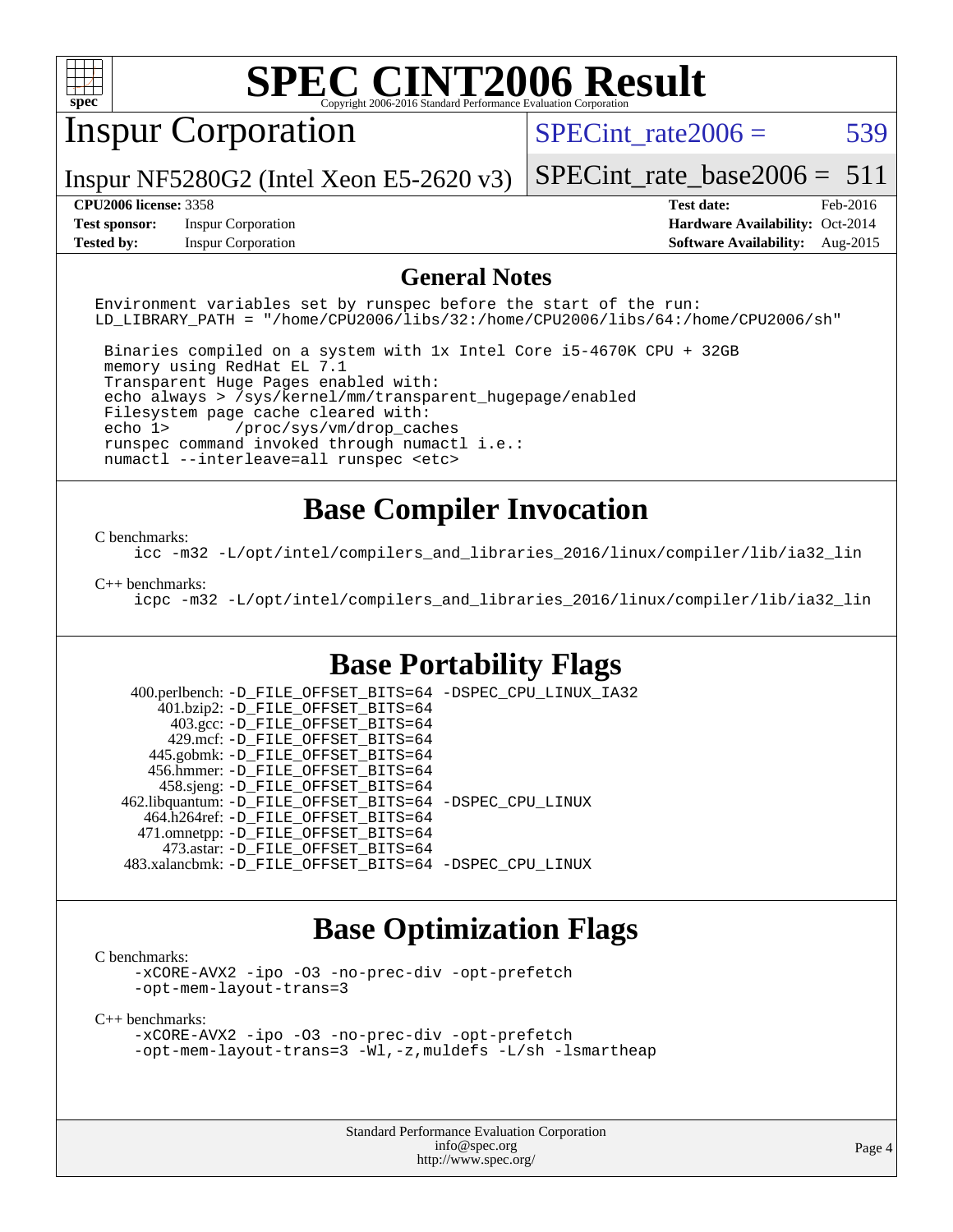| <b>SPEC CINT2006 Result</b><br>spec <sup>®</sup>                                                                                                                                                                                                                                     |                                                                                                               |
|--------------------------------------------------------------------------------------------------------------------------------------------------------------------------------------------------------------------------------------------------------------------------------------|---------------------------------------------------------------------------------------------------------------|
| <b>Inspur Corporation</b>                                                                                                                                                                                                                                                            | $SPECint rate 2006 =$<br>539                                                                                  |
| Inspur NF5280G2 (Intel Xeon E5-2620 $v3$ )                                                                                                                                                                                                                                           | $SPECint_rate_base2006 = 511$                                                                                 |
| <b>CPU2006 license: 3358</b><br><b>Test sponsor:</b><br><b>Inspur Corporation</b><br><b>Tested by:</b><br><b>Inspur Corporation</b>                                                                                                                                                  | <b>Test date:</b><br>Feb-2016<br>Hardware Availability: Oct-2014<br><b>Software Availability:</b><br>Aug-2015 |
| <b>Base Other Flags</b>                                                                                                                                                                                                                                                              |                                                                                                               |
| C benchmarks:                                                                                                                                                                                                                                                                        |                                                                                                               |
| 403.gcc: -Dalloca=_alloca                                                                                                                                                                                                                                                            |                                                                                                               |
| <b>Peak Compiler Invocation</b>                                                                                                                                                                                                                                                      |                                                                                                               |
| C benchmarks (except as noted below):<br>icc -m32 -L/opt/intel/compilers_and_libraries_2016/linux/compiler/lib/ia32_lin                                                                                                                                                              |                                                                                                               |
| 400.perlbench: icc -m64                                                                                                                                                                                                                                                              |                                                                                                               |
| $401.bzip2:$ icc $-m64$                                                                                                                                                                                                                                                              |                                                                                                               |
| 456.hmmer: icc -m64                                                                                                                                                                                                                                                                  |                                                                                                               |
| 458.sjeng: $\text{icc}$ -m64                                                                                                                                                                                                                                                         |                                                                                                               |
| $C++$ benchmarks:<br>icpc -m32 -L/opt/intel/compilers_and_libraries_2016/linux/compiler/lib/ia32_lin                                                                                                                                                                                 |                                                                                                               |
| <b>Peak Portability Flags</b>                                                                                                                                                                                                                                                        |                                                                                                               |
| 400.perlbench: -D_FILE_OFFSET_BITS=64 -DSPEC_CPU_LP64 -DSPEC_CPU_LINUX_X64<br>401.bzip2: -D_FILE_OFFSET_BITS=64 -DSPEC_CPU_LP64<br>403.gcc: -D_FILE_OFFSET_BITS=64<br>429.mcf: -D_FILE_OFFSET_BITS=64<br>445.gobmk: - D_FILE_OFFSET_BITS=64                                          |                                                                                                               |
| 456.hmmer: -D_FILE_OFFSET_BITS=64 -DSPEC_CPU_LP64<br>458.sjeng: -D_FILE_OFFSET_BITS=64 -DSPEC_CPU_LP64<br>462.libquantum: -D_FILE_OFFSET_BITS=64 -DSPEC_CPU_LINUX<br>464.h264ref: -D_FILE_OFFSET_BITS=64<br>471.omnetpp: -D_FILE_OFFSET_BITS=64<br>473.astar: -D_FILE_OFFSET_BITS=64 |                                                                                                               |
| 483.xalancbmk: -D_FILE_OFFSET_BITS=64 -DSPEC_CPU_LINUX                                                                                                                                                                                                                               |                                                                                                               |
| <b>Peak Optimization Flags</b><br>C benchmarks:                                                                                                                                                                                                                                      |                                                                                                               |
| 400.perlbench: -xCORE-AVX2(pass 2) -prof-gen: threadsafe(pass 1)<br>$-ipo(pass 2)$ $-03(pass 2)$ $-no-prec-div(pass 2)$<br>-par-num-threads=1(pass 1) -prof-use(pass 2) -auto-ilp32                                                                                                  |                                                                                                               |

Continued on next page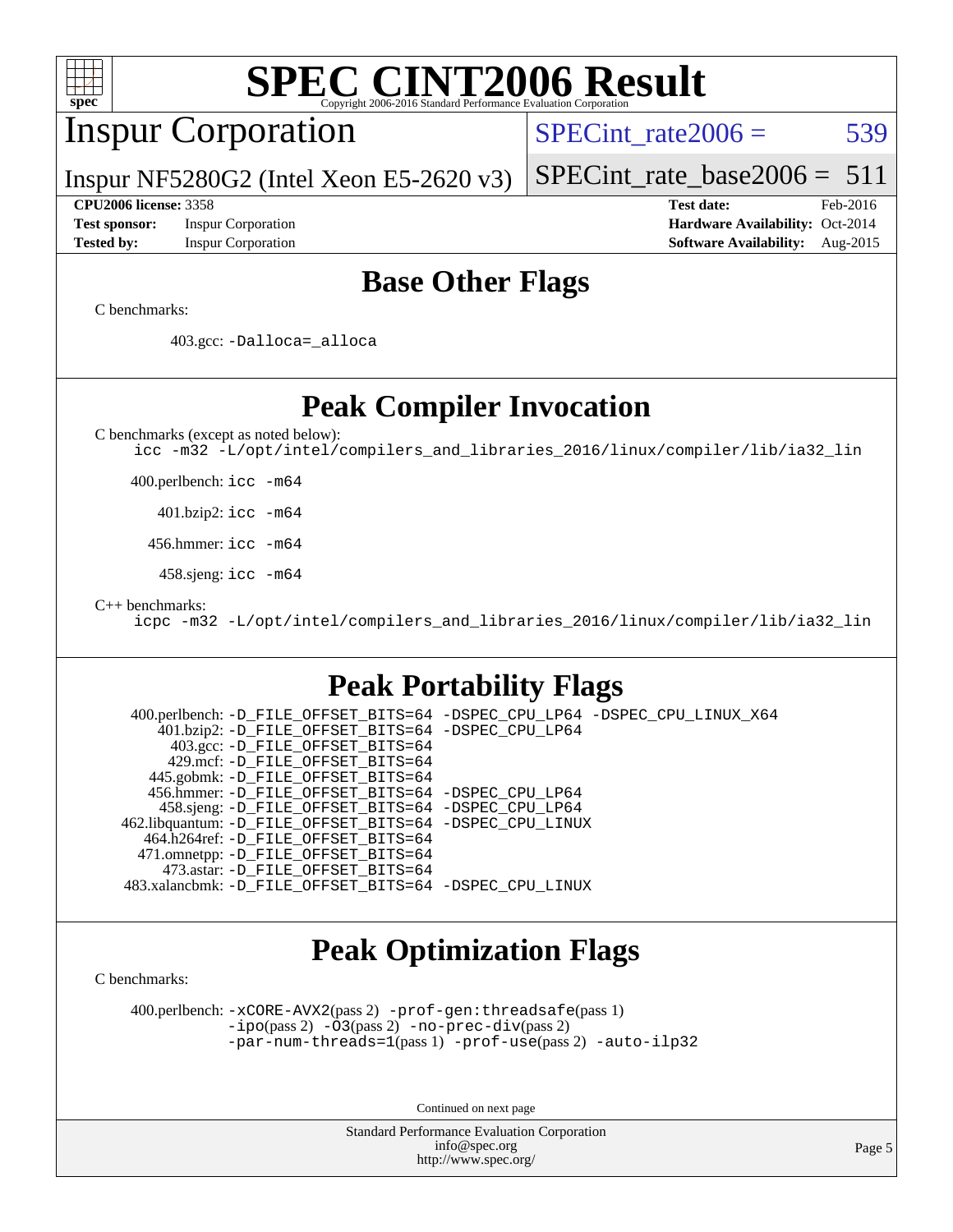

Inspur Corporation

SPECint rate $2006 = 539$ 

Inspur NF5280G2 (Intel Xeon E5-2620 v3)

[SPECint\\_rate\\_base2006 =](http://www.spec.org/auto/cpu2006/Docs/result-fields.html#SPECintratebase2006)  $511$ 

**[CPU2006 license:](http://www.spec.org/auto/cpu2006/Docs/result-fields.html#CPU2006license)** 3358 **[Test date:](http://www.spec.org/auto/cpu2006/Docs/result-fields.html#Testdate)** Feb-2016 **[Test sponsor:](http://www.spec.org/auto/cpu2006/Docs/result-fields.html#Testsponsor)** Inspur Corporation **[Hardware Availability:](http://www.spec.org/auto/cpu2006/Docs/result-fields.html#HardwareAvailability)** Oct-2014 **[Tested by:](http://www.spec.org/auto/cpu2006/Docs/result-fields.html#Testedby)** Inspur Corporation **[Software Availability:](http://www.spec.org/auto/cpu2006/Docs/result-fields.html#SoftwareAvailability)** Aug-2015

## **[Peak Optimization Flags \(Continued\)](http://www.spec.org/auto/cpu2006/Docs/result-fields.html#PeakOptimizationFlags)**

 401.bzip2: [-xCORE-AVX2](http://www.spec.org/cpu2006/results/res2016q1/cpu2006-20160307-39062.flags.html#user_peakPASS2_CFLAGSPASS2_LDCFLAGS401_bzip2_f-xAVX2_5f5fc0cbe2c9f62c816d3e45806c70d7)(pass 2) [-prof-gen:threadsafe](http://www.spec.org/cpu2006/results/res2016q1/cpu2006-20160307-39062.flags.html#user_peakPASS1_CFLAGSPASS1_LDCFLAGS401_bzip2_prof_gen_21a26eb79f378b550acd7bec9fe4467a)(pass 1)  $-i\text{po}(pass 2) -03(pass 2) -no-prec-div(pass 2)$  $-i\text{po}(pass 2) -03(pass 2) -no-prec-div(pass 2)$  $-i\text{po}(pass 2) -03(pass 2) -no-prec-div(pass 2)$ [-par-num-threads=1](http://www.spec.org/cpu2006/results/res2016q1/cpu2006-20160307-39062.flags.html#user_peakPASS1_CFLAGSPASS1_LDCFLAGS401_bzip2_par_num_threads_786a6ff141b4e9e90432e998842df6c2)(pass 1) [-prof-use](http://www.spec.org/cpu2006/results/res2016q1/cpu2006-20160307-39062.flags.html#user_peakPASS2_CFLAGSPASS2_LDCFLAGS401_bzip2_prof_use_bccf7792157ff70d64e32fe3e1250b55)(pass 2) [-opt-prefetch](http://www.spec.org/cpu2006/results/res2016q1/cpu2006-20160307-39062.flags.html#user_peakCOPTIMIZE401_bzip2_f-opt-prefetch) [-auto-ilp32](http://www.spec.org/cpu2006/results/res2016q1/cpu2006-20160307-39062.flags.html#user_peakCOPTIMIZE401_bzip2_f-auto-ilp32) [-ansi-alias](http://www.spec.org/cpu2006/results/res2016q1/cpu2006-20160307-39062.flags.html#user_peakCOPTIMIZE401_bzip2_f-ansi-alias) 403.gcc: [-xCORE-AVX2](http://www.spec.org/cpu2006/results/res2016q1/cpu2006-20160307-39062.flags.html#user_peakCOPTIMIZE403_gcc_f-xAVX2_5f5fc0cbe2c9f62c816d3e45806c70d7) [-ipo](http://www.spec.org/cpu2006/results/res2016q1/cpu2006-20160307-39062.flags.html#user_peakCOPTIMIZE403_gcc_f-ipo) [-O3](http://www.spec.org/cpu2006/results/res2016q1/cpu2006-20160307-39062.flags.html#user_peakCOPTIMIZE403_gcc_f-O3) [-no-prec-div](http://www.spec.org/cpu2006/results/res2016q1/cpu2006-20160307-39062.flags.html#user_peakCOPTIMIZE403_gcc_f-no-prec-div)  $429$ .mcf: basepeak = yes 445.gobmk: [-xCORE-AVX2](http://www.spec.org/cpu2006/results/res2016q1/cpu2006-20160307-39062.flags.html#user_peakPASS2_CFLAGSPASS2_LDCFLAGS445_gobmk_f-xAVX2_5f5fc0cbe2c9f62c816d3e45806c70d7)(pass 2) [-prof-gen:threadsafe](http://www.spec.org/cpu2006/results/res2016q1/cpu2006-20160307-39062.flags.html#user_peakPASS1_CFLAGSPASS1_LDCFLAGS445_gobmk_prof_gen_21a26eb79f378b550acd7bec9fe4467a)(pass 1) [-prof-use](http://www.spec.org/cpu2006/results/res2016q1/cpu2006-20160307-39062.flags.html#user_peakPASS2_CFLAGSPASS2_LDCFLAGS445_gobmk_prof_use_bccf7792157ff70d64e32fe3e1250b55)(pass 2) [-par-num-threads=1](http://www.spec.org/cpu2006/results/res2016q1/cpu2006-20160307-39062.flags.html#user_peakPASS1_CFLAGSPASS1_LDCFLAGS445_gobmk_par_num_threads_786a6ff141b4e9e90432e998842df6c2)(pass 1) [-ansi-alias](http://www.spec.org/cpu2006/results/res2016q1/cpu2006-20160307-39062.flags.html#user_peakCOPTIMIZE445_gobmk_f-ansi-alias) [-opt-mem-layout-trans=3](http://www.spec.org/cpu2006/results/res2016q1/cpu2006-20160307-39062.flags.html#user_peakCOPTIMIZE445_gobmk_f-opt-mem-layout-trans_a7b82ad4bd7abf52556d4961a2ae94d5) 456.hmmer: [-xCORE-AVX2](http://www.spec.org/cpu2006/results/res2016q1/cpu2006-20160307-39062.flags.html#user_peakCOPTIMIZE456_hmmer_f-xAVX2_5f5fc0cbe2c9f62c816d3e45806c70d7) [-ipo](http://www.spec.org/cpu2006/results/res2016q1/cpu2006-20160307-39062.flags.html#user_peakCOPTIMIZE456_hmmer_f-ipo) [-O3](http://www.spec.org/cpu2006/results/res2016q1/cpu2006-20160307-39062.flags.html#user_peakCOPTIMIZE456_hmmer_f-O3) [-no-prec-div](http://www.spec.org/cpu2006/results/res2016q1/cpu2006-20160307-39062.flags.html#user_peakCOPTIMIZE456_hmmer_f-no-prec-div) [-unroll2](http://www.spec.org/cpu2006/results/res2016q1/cpu2006-20160307-39062.flags.html#user_peakCOPTIMIZE456_hmmer_f-unroll_784dae83bebfb236979b41d2422d7ec2) [-auto-ilp32](http://www.spec.org/cpu2006/results/res2016q1/cpu2006-20160307-39062.flags.html#user_peakCOPTIMIZE456_hmmer_f-auto-ilp32) 458.sjeng: [-xCORE-AVX2](http://www.spec.org/cpu2006/results/res2016q1/cpu2006-20160307-39062.flags.html#user_peakPASS2_CFLAGSPASS2_LDCFLAGS458_sjeng_f-xAVX2_5f5fc0cbe2c9f62c816d3e45806c70d7)(pass 2) [-prof-gen:threadsafe](http://www.spec.org/cpu2006/results/res2016q1/cpu2006-20160307-39062.flags.html#user_peakPASS1_CFLAGSPASS1_LDCFLAGS458_sjeng_prof_gen_21a26eb79f378b550acd7bec9fe4467a)(pass 1) [-ipo](http://www.spec.org/cpu2006/results/res2016q1/cpu2006-20160307-39062.flags.html#user_peakPASS2_CFLAGSPASS2_LDCFLAGS458_sjeng_f-ipo)(pass 2) [-O3](http://www.spec.org/cpu2006/results/res2016q1/cpu2006-20160307-39062.flags.html#user_peakPASS2_CFLAGSPASS2_LDCFLAGS458_sjeng_f-O3)(pass 2) [-no-prec-div](http://www.spec.org/cpu2006/results/res2016q1/cpu2006-20160307-39062.flags.html#user_peakPASS2_CFLAGSPASS2_LDCFLAGS458_sjeng_f-no-prec-div)(pass 2) [-par-num-threads=1](http://www.spec.org/cpu2006/results/res2016q1/cpu2006-20160307-39062.flags.html#user_peakPASS1_CFLAGSPASS1_LDCFLAGS458_sjeng_par_num_threads_786a6ff141b4e9e90432e998842df6c2)(pass 1) [-prof-use](http://www.spec.org/cpu2006/results/res2016q1/cpu2006-20160307-39062.flags.html#user_peakPASS2_CFLAGSPASS2_LDCFLAGS458_sjeng_prof_use_bccf7792157ff70d64e32fe3e1250b55)(pass 2) [-unroll4](http://www.spec.org/cpu2006/results/res2016q1/cpu2006-20160307-39062.flags.html#user_peakCOPTIMIZE458_sjeng_f-unroll_4e5e4ed65b7fd20bdcd365bec371b81f) [-auto-ilp32](http://www.spec.org/cpu2006/results/res2016q1/cpu2006-20160307-39062.flags.html#user_peakCOPTIMIZE458_sjeng_f-auto-ilp32) 462.libquantum: basepeak = yes 464.h264ref: [-xCORE-AVX2](http://www.spec.org/cpu2006/results/res2016q1/cpu2006-20160307-39062.flags.html#user_peakPASS2_CFLAGSPASS2_LDCFLAGS464_h264ref_f-xAVX2_5f5fc0cbe2c9f62c816d3e45806c70d7)(pass 2) [-prof-gen:threadsafe](http://www.spec.org/cpu2006/results/res2016q1/cpu2006-20160307-39062.flags.html#user_peakPASS1_CFLAGSPASS1_LDCFLAGS464_h264ref_prof_gen_21a26eb79f378b550acd7bec9fe4467a)(pass 1) [-ipo](http://www.spec.org/cpu2006/results/res2016q1/cpu2006-20160307-39062.flags.html#user_peakPASS2_CFLAGSPASS2_LDCFLAGS464_h264ref_f-ipo)(pass 2) [-O3](http://www.spec.org/cpu2006/results/res2016q1/cpu2006-20160307-39062.flags.html#user_peakPASS2_CFLAGSPASS2_LDCFLAGS464_h264ref_f-O3)(pass 2) [-no-prec-div](http://www.spec.org/cpu2006/results/res2016q1/cpu2006-20160307-39062.flags.html#user_peakPASS2_CFLAGSPASS2_LDCFLAGS464_h264ref_f-no-prec-div)(pass 2) [-par-num-threads=1](http://www.spec.org/cpu2006/results/res2016q1/cpu2006-20160307-39062.flags.html#user_peakPASS1_CFLAGSPASS1_LDCFLAGS464_h264ref_par_num_threads_786a6ff141b4e9e90432e998842df6c2)(pass 1) [-prof-use](http://www.spec.org/cpu2006/results/res2016q1/cpu2006-20160307-39062.flags.html#user_peakPASS2_CFLAGSPASS2_LDCFLAGS464_h264ref_prof_use_bccf7792157ff70d64e32fe3e1250b55)(pass 2) [-unroll2](http://www.spec.org/cpu2006/results/res2016q1/cpu2006-20160307-39062.flags.html#user_peakCOPTIMIZE464_h264ref_f-unroll_784dae83bebfb236979b41d2422d7ec2) [-ansi-alias](http://www.spec.org/cpu2006/results/res2016q1/cpu2006-20160307-39062.flags.html#user_peakCOPTIMIZE464_h264ref_f-ansi-alias) [C++ benchmarks:](http://www.spec.org/auto/cpu2006/Docs/result-fields.html#CXXbenchmarks) 471.omnetpp: [-xCORE-AVX2](http://www.spec.org/cpu2006/results/res2016q1/cpu2006-20160307-39062.flags.html#user_peakPASS2_CXXFLAGSPASS2_LDCXXFLAGS471_omnetpp_f-xAVX2_5f5fc0cbe2c9f62c816d3e45806c70d7)(pass 2) [-prof-gen:threadsafe](http://www.spec.org/cpu2006/results/res2016q1/cpu2006-20160307-39062.flags.html#user_peakPASS1_CXXFLAGSPASS1_LDCXXFLAGS471_omnetpp_prof_gen_21a26eb79f378b550acd7bec9fe4467a)(pass 1)  $-ipo(pass 2) -\overline{03(pass 2)}$  $-ipo(pass 2) -\overline{03(pass 2)}$  [-no-prec-div](http://www.spec.org/cpu2006/results/res2016q1/cpu2006-20160307-39062.flags.html#user_peakPASS2_CXXFLAGSPASS2_LDCXXFLAGS471_omnetpp_f-no-prec-div)(pass 2) [-par-num-threads=1](http://www.spec.org/cpu2006/results/res2016q1/cpu2006-20160307-39062.flags.html#user_peakPASS1_CXXFLAGSPASS1_LDCXXFLAGS471_omnetpp_par_num_threads_786a6ff141b4e9e90432e998842df6c2)(pass 1) [-prof-use](http://www.spec.org/cpu2006/results/res2016q1/cpu2006-20160307-39062.flags.html#user_peakPASS2_CXXFLAGSPASS2_LDCXXFLAGS471_omnetpp_prof_use_bccf7792157ff70d64e32fe3e1250b55)(pass 2) [-ansi-alias](http://www.spec.org/cpu2006/results/res2016q1/cpu2006-20160307-39062.flags.html#user_peakCXXOPTIMIZE471_omnetpp_f-ansi-alias) [-opt-ra-region-strategy=block](http://www.spec.org/cpu2006/results/res2016q1/cpu2006-20160307-39062.flags.html#user_peakCXXOPTIMIZE471_omnetpp_f-opt-ra-region-strategy_a0a37c372d03933b2a18d4af463c1f69) [-Wl,-z,muldefs](http://www.spec.org/cpu2006/results/res2016q1/cpu2006-20160307-39062.flags.html#user_peakEXTRA_LDFLAGS471_omnetpp_link_force_multiple1_74079c344b956b9658436fd1b6dd3a8a) [-L/sh -lsmartheap](http://www.spec.org/cpu2006/results/res2016q1/cpu2006-20160307-39062.flags.html#user_peakEXTRA_LIBS471_omnetpp_SmartHeap_32f6c82aa1ed9c52345d30cf6e4a0499) 473.astar: basepeak = yes

483.xalancbmk: basepeak = yes

## **[Peak Other Flags](http://www.spec.org/auto/cpu2006/Docs/result-fields.html#PeakOtherFlags)**

[C benchmarks](http://www.spec.org/auto/cpu2006/Docs/result-fields.html#Cbenchmarks):

403.gcc: [-Dalloca=\\_alloca](http://www.spec.org/cpu2006/results/res2016q1/cpu2006-20160307-39062.flags.html#b403.gcc_peakEXTRA_CFLAGS_Dalloca_be3056838c12de2578596ca5467af7f3)